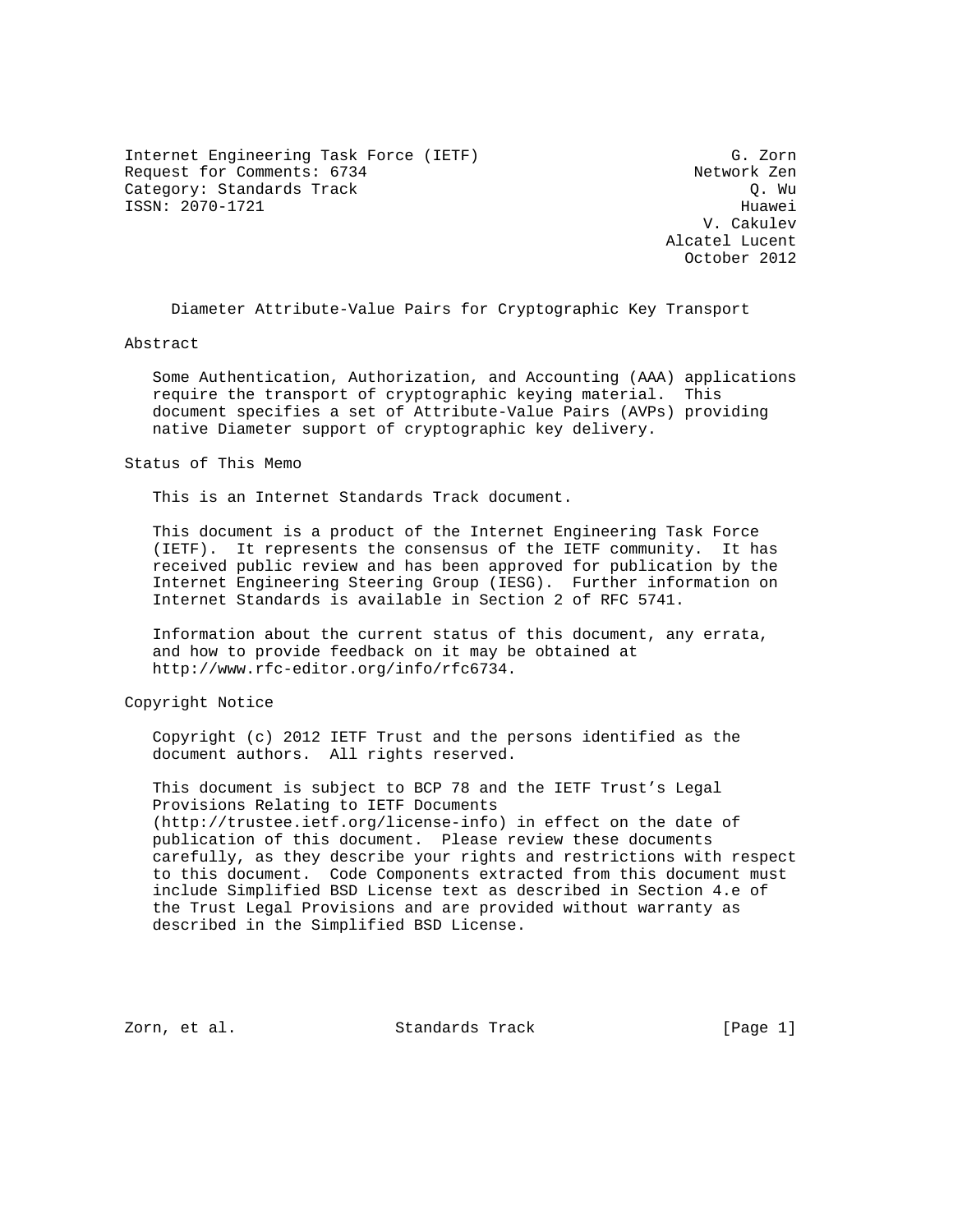Table of Contents

|    | 3.1.3. Keying-Material AVP 4 |
|----|------------------------------|
|    |                              |
|    |                              |
| 4. |                              |
| 5  |                              |
|    |                              |
|    |                              |
| б. |                              |
| 7  |                              |
|    |                              |
|    |                              |

## 1. Introduction

 The Diameter Extensible Authentication Protocol (EAP) application [RFC4072] defines the EAP-Master-Session-Key and EAP-Key-Name AVPs for the purpose of transporting cryptographic keying material derived during the execution of certain Extensible Authentication Protocol (EAP) [RFC3748] methods (for example, EAP-TLS [RFC5216]). At most one instance of either of these AVPs is allowed in any Diameter message.

 However, recent work (see, for example, [RFC5295]) has specified methods to derive other keys from the keying material created during EAP method execution that may require transport in addition to the Master Session Key (MSK). Also, the EAP Re-authentication Protocol (ERP) [RFC6696] specifies new keys that may need to be transported between Diameter nodes.

 This document specifies a set of AVPs allowing the transport of multiple cryptographic keys in a single Diameter message.

Zorn, et al. Standards Track [Page 2]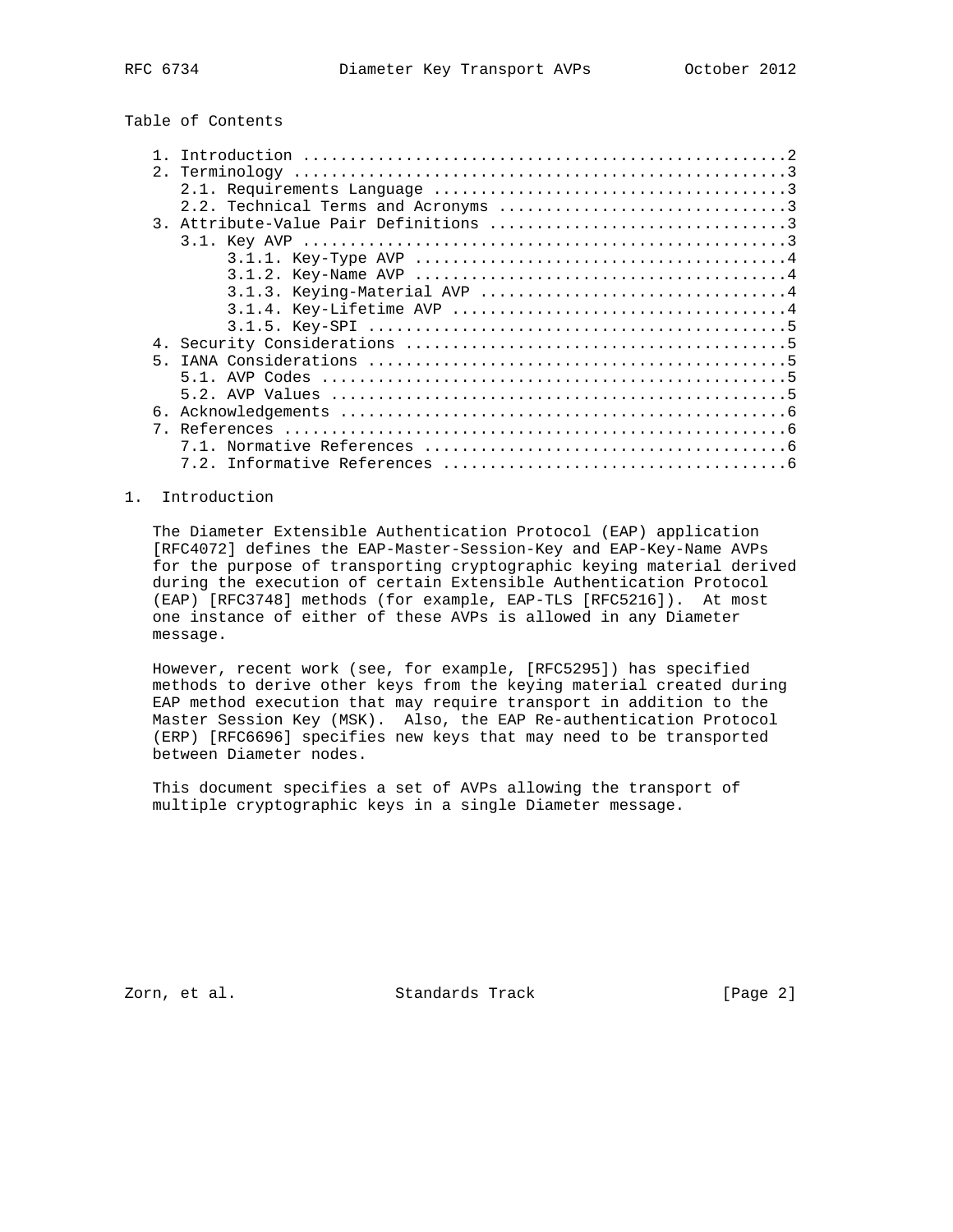## 2. Terminology

2.1. Requirements Language

 The key words "MUST", "MUST NOT", "REQUIRED", "SHALL", "SHALL NOT", "SHOULD", "SHOULD NOT", "RECOMMENDED", "MAY", and "OPTIONAL" in this document are to be interpreted as described in RFC 2119 [RFC2119].

2.2. Technical Terms and Acronyms

DSRK

Domain-Specific Root Key [RFC5295].

MSK

Master Session Key [RFC3748].

rMSK

 re-authentication MSK [RFC6696]. This is a per-authenticator key, derived from the rRK (below).

rRK

 re-authentication Root Key, derived from the Extended Master Session Key (EMSK) [RFC3748] or DSRK [RFC6696].

3. Attribute-Value Pair Definitions

 This section defines new AVPs for the transport of cryptographic keys in the Diameter EAP application [RFC4072], as well as other Diameter applications.

3.1. Key AVP

 The Key AVP (AVP Code 581) is of type Grouped. It contains the type and keying material and, optionally, an indication of the usable lifetime of the key, the name of the key and a Security Parameter Index (SPI) with which the key is associated.

```
 Key ::= < AVP Header: 581 >
   < Key-Type >
   { Keying-Material }
   [ Key-Lifetime ]
  [ Key-Name ]
  [ Key-SPI ]
* [ AVP ]
```
Zorn, et al. Standards Track [Page 3]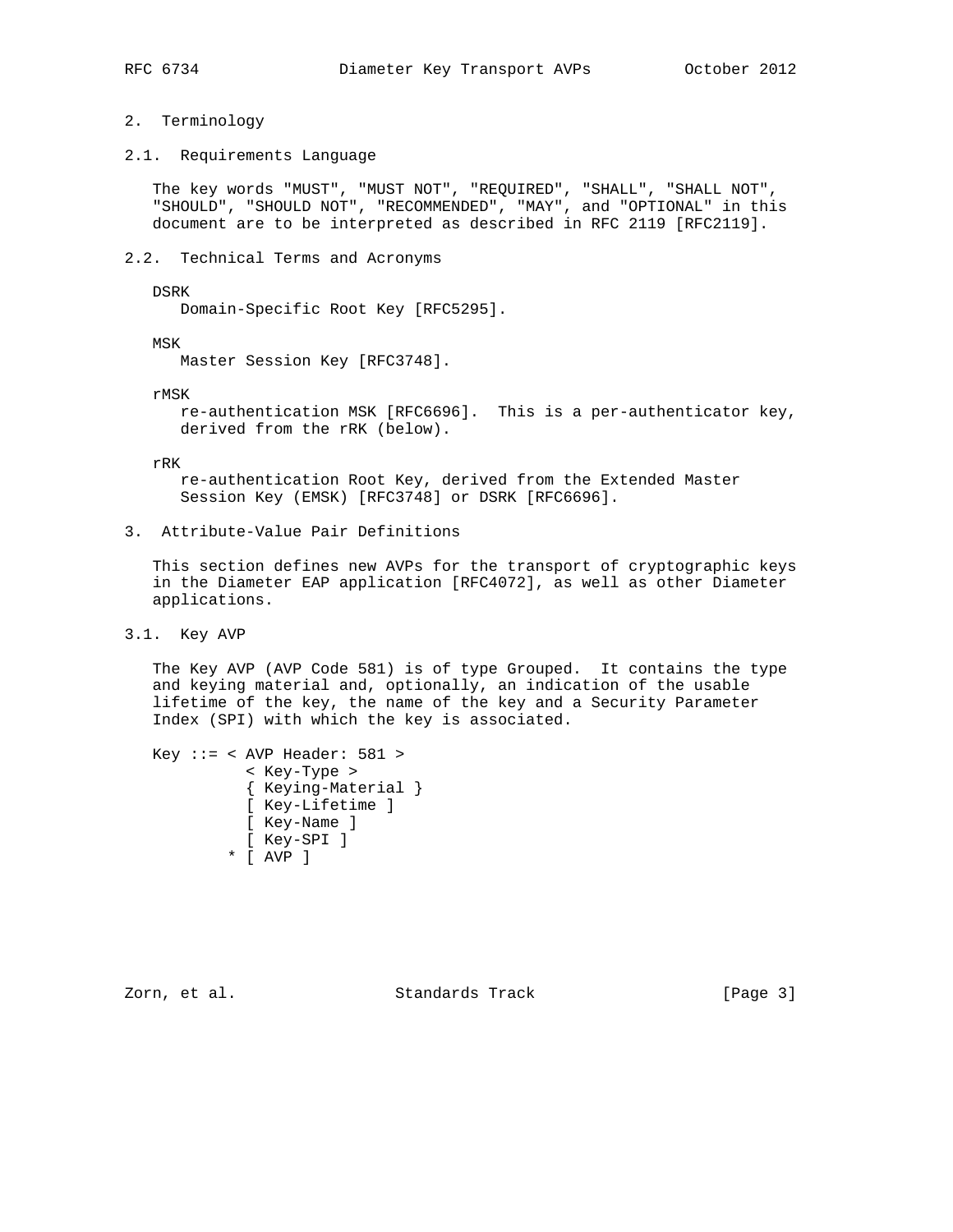3.1.1. Key-Type AVP

 The Key-Type AVP (AVP Code 582) is of type Enumerated. This AVP identifies the type of the key being sent. The following decimal values are defined in this document:

DSRK (0)

A Domain-Specific Root Key [RFC5295].

rRK (1)

A re-authentication Root Key [RFC6696].

 rMSK (2) A re-authentication Master Session Key [RFC6696].

 If additional values are needed, they are to be assigned by IANA according to the policy stated in Section 5.2.

3.1.2. Key-Name AVP

 The Key-Name AVP (AVP Code 586) is of type OctetString. It contains an opaque key identifier. Exactly how this name is generated and used depends on the key type and usage in question and is beyond the scope of this document (see [RFC5247] and [RFC5295] for discussions of key name generation in the context of EAP).

3.1.3. Keying-Material AVP

 The Keying-Material AVP (AVP Code 583) is of type OctetString. The exact usage of this keying material depends upon several factors, including the type of the key and the link layer in use and is beyond the scope of this document.

3.1.4. Key-Lifetime AVP

 The Key-Lifetime AVP (AVP Code 584) is of type Unsigned32 and represents the period of time (in seconds) for which the contents of the Keying-Material AVP (Section 3.1.3) is valid.

NOTE:

 Applications using this value SHOULD consider the beginning of the lifetime to be the point in time when the message containing the keying material is received. In addition, client implementations SHOULD check to ensure that the value is reasonable; for example, the lifetime of a key should not generally be longer than the session lifetime (see Section 8.13 of [RFC6733]).

Zorn, et al. Standards Track [Page 4]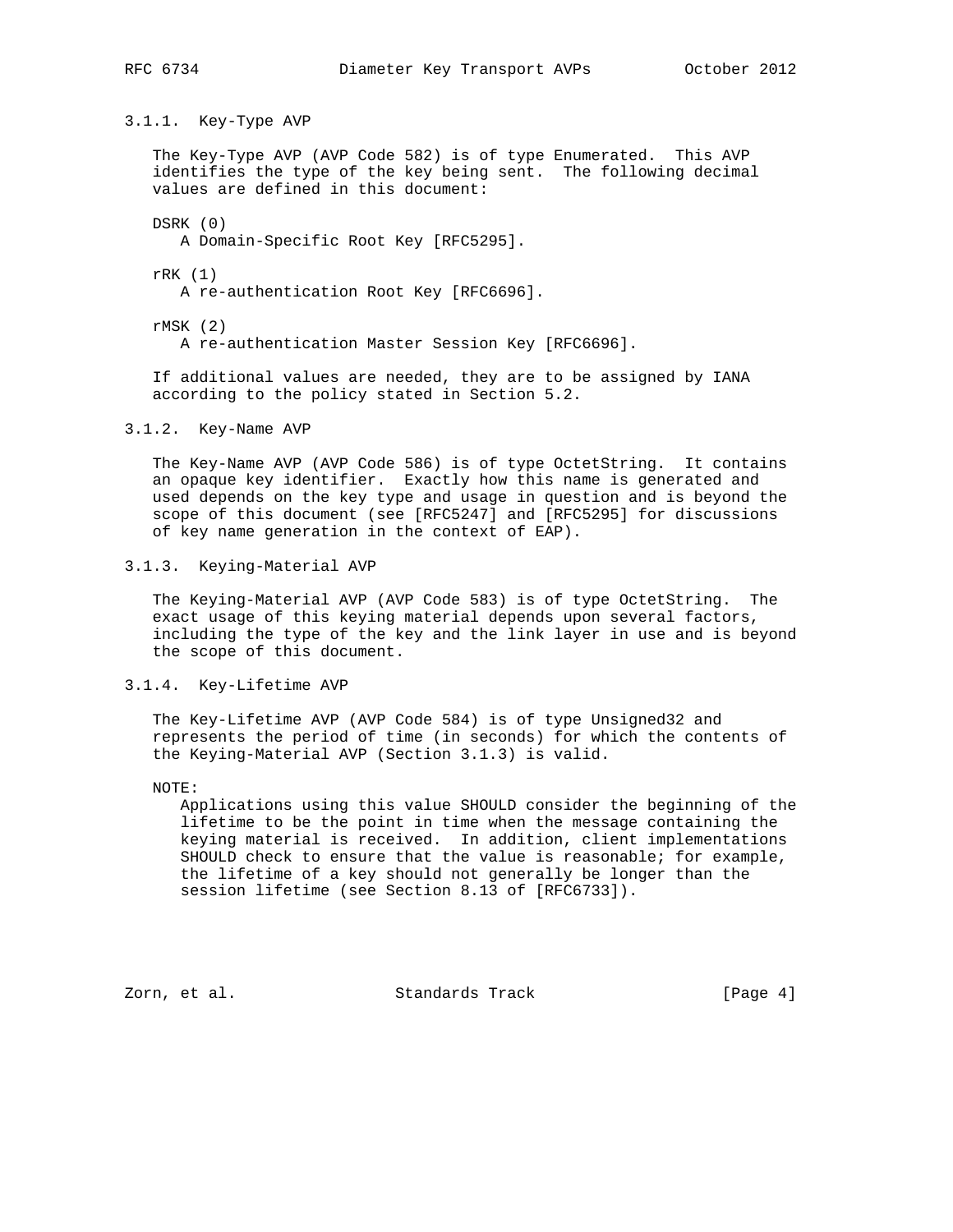## 3.1.5. Key-SPI

 The Key-SPI AVP (AVP Code 585) is of type Unsigned32 and contains an SPI value that can be used with other parameters for identifying associated keying material.

4. Security Considerations

 Transporting keys is a security-sensitive action. Some forms of keying material are already protected and can be sent safely over the open Internet. However, if a Key AVP contains a Keying-Material AVP that is not already protected, then the Diameter messages containing that Key AVP MUST only be sent protected via mutually authenticated TLS or IPsec.

 The security considerations applicable to the Diameter base protocol [RFC6733] are also applicable to this document, as are those in Section 8.4 of RFC 4072 [RFC4072].

5. IANA Considerations

IANA has assigned values as described in the following sections.

5.1. AVP Codes

 Codes have been assigned for the following AVPs using the policy specified in [RFC6733], Section 11.1.1:

- o Key (581, Section 3.1)
- o Key-Type (582, Section 3.1.1)
- o Keying-Material (583, Section 3.1.3)
- o Key-Lifetime (584, Section 3.1.4)
- o Key-SPI (585, Section 3.1.5)
- o Key-Name (586, Section 3.1.2)

## 5.2. AVP Values

 IANA has created a new registry for values assigned to the Key-Type AVP and populated it with the decimal values defined in this document (Section 3.1.1). New values may be assigned for the Key-Type AVP using the "Specification Required" policy [RFC5226]; once values have been assigned, they MUST NOT be deleted, replaced, or modified.

Zorn, et al. Standards Track [Page 5]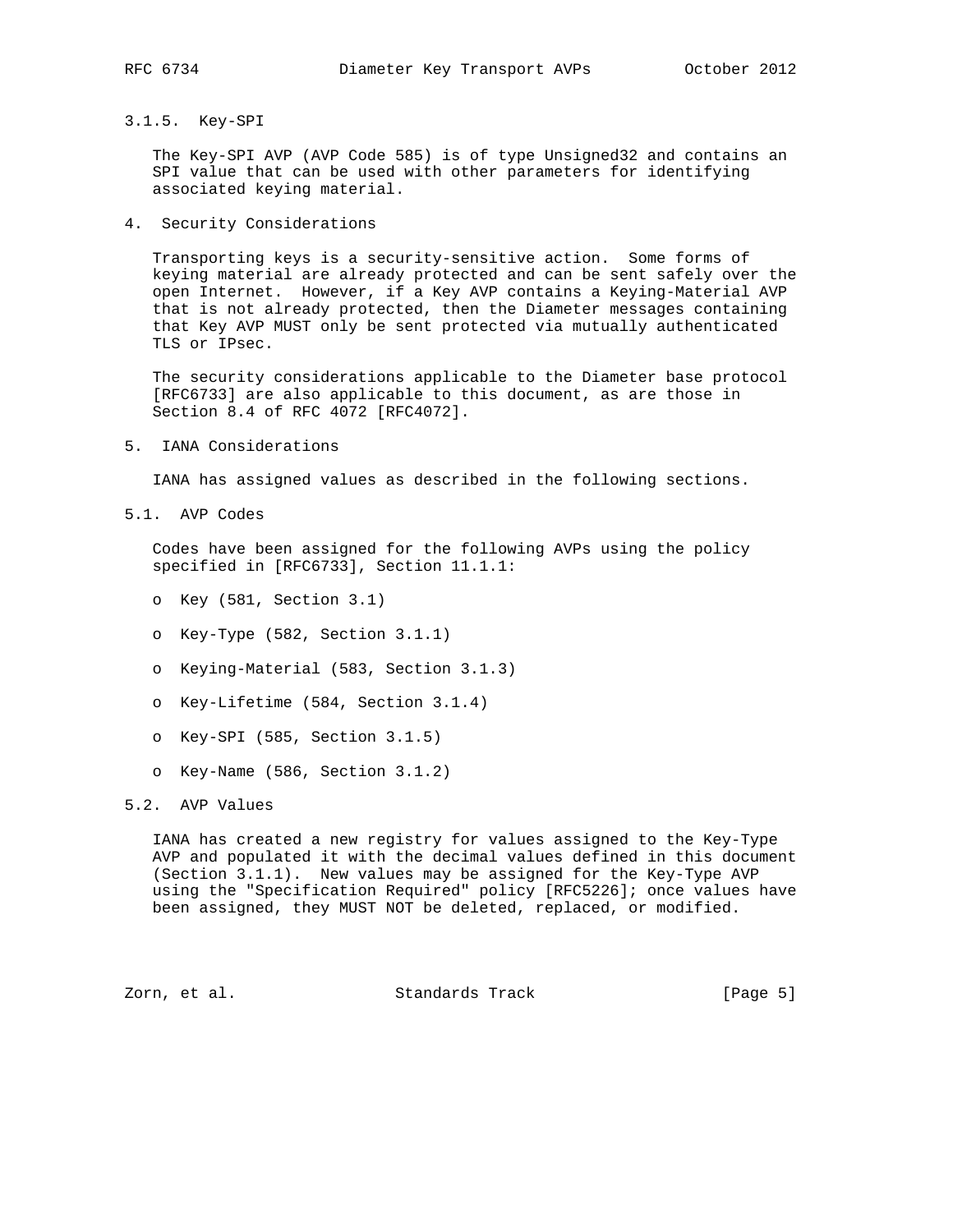6. Acknowledgements

 Thanks (in no particular order) to Niclas Comstedt, Semyon Mizikovsky, Hannes Tschofenig, Joe Salowey, Tom Taylor, Frank Xia, Lionel Morand, Dan Romascanu, Bernard Aboba, Jouni Korhonen, Stephen Farrel, Joel Halpern, Phillip Hallam-Baker, Sean Turner, and Sebastien Decugis for useful comments, suggestions, and review.

- 7. References
- 7.1. Normative References
	- [RFC2119] Bradner, S., "Key words for use in RFCs to Indicate Requirement Levels", BCP 14, RFC 2119, March 1997.
	- [RFC3748] Aboba, B., Blunk, L., Vollbrecht, J., Carlson, J., and H. Levkowetz, "Extensible Authentication Protocol (EAP)", RFC 3748, June 2004.
	- [RFC4072] Eronen, P., Hiller, T., and G. Zorn, "Diameter Extensible Authentication Protocol (EAP) Application", RFC 4072, August 2005.
	- [RFC5226] Narten, T. and H. Alvestrand, "Guidelines for Writing an IANA Considerations Section in RFCs", BCP 26, RFC 5226, May 2008.
	- [RFC6733] Fajardo, V., Arkko, J., Loughney, J., and G. Zorn, "Diameter Base Protocol", RFC 6733, October 2012.

7.2. Informative References

- [RFC5216] Simon, D., Aboba, B., and R. Hurst, "The EAP-TLS Authentication Protocol", RFC 5216, March 2008.
- [RFC5247] Aboba, B., Simon, D., and P. Eronen, "Extensible Authentication Protocol (EAP) Key Management Framework", RFC 5247, August 2008.
- [RFC5295] Salowey, J., Dondeti, L., Narayanan, V., and M. Nakhjiri, "Specification for the Derivation of Root Keys from an Extended Master Session Key (EMSK)", RFC 5295, August 2008.
- [RFC6696] Cao, Z., He, B., Shi, Y., Wu, Q., Ed., and G. Zorn, Ed., "EAP Extensions for the EAP Re-authentication Protocol (ERP)", RFC 6696, July 2012.

Zorn, et al. Standards Track [Page 6]